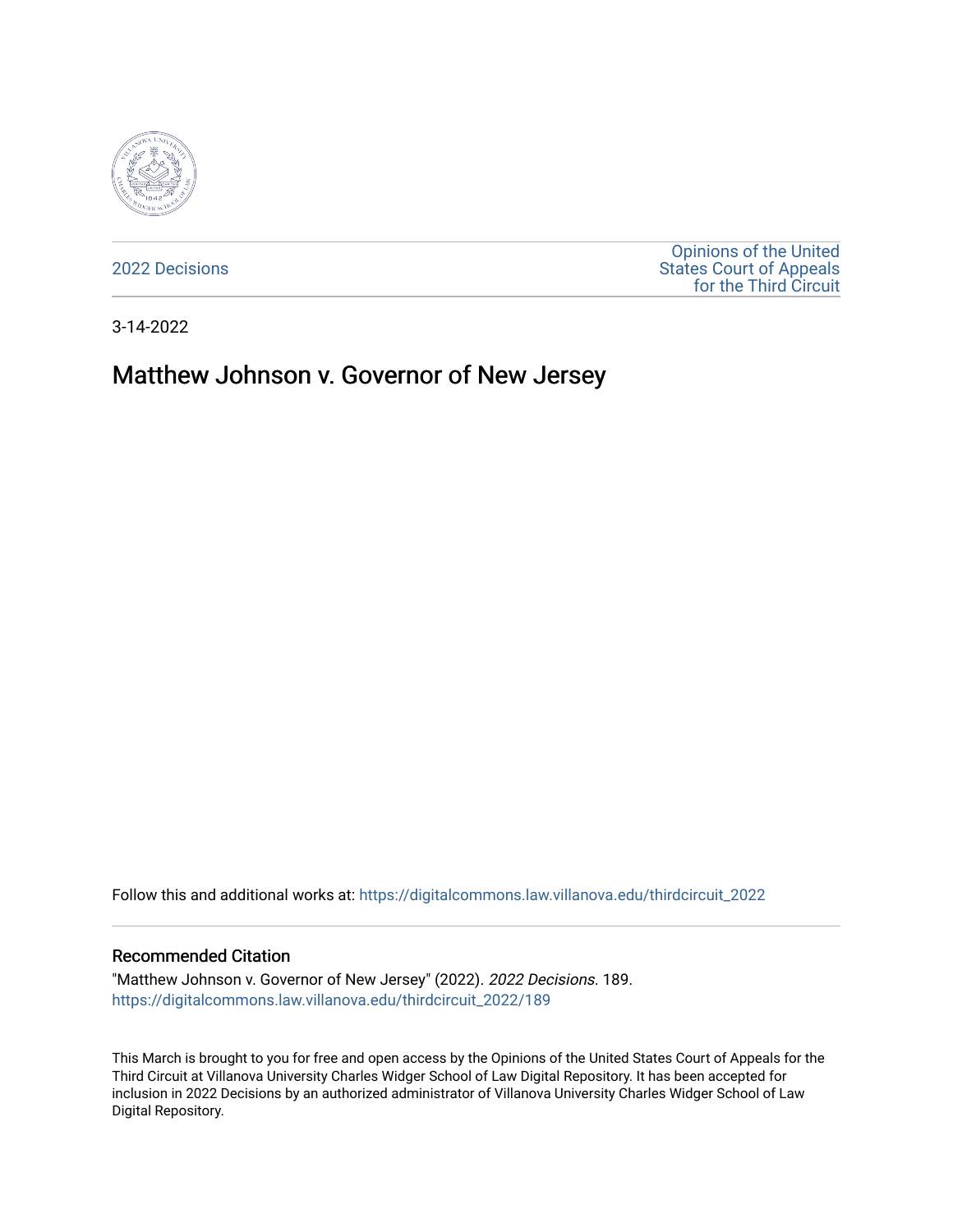#### **NOT PRECEDENTIAL**

## UNITED STATES COURT OF APPEALS FOR THE THIRD CIRCUIT

#### No. 21-1795

# MATTHEW JOHNSON; CHARLES KRAVITZ; MARGARITA JOHNSON; UNION LAKE ENTERPRISES, LLC; JOHN JOHNSON; DAWN JOHANSON-KRAVITZ; ANDREW VAN HOOK; LITTLE HARRY'S, LLC; TWO BEARS PROPERTY MANAGEMENT

v.

# GOVERNOR OF NEW JERSEY; ATTORNEY GENERAL NEW JERSEY; COMMISSIONER NEW JERSEY DEPARTMENT OF HEALTH AND SENIOR **SERVICES**

Charles Kravitz; Margarita Johnson; Union Lake Enterprises, LLC; John Johnson; Dawn Johanson-Kravitz; Andrew Van Hook; Little Harry's, LLC; Two Bears Property Management,

Appellants

On Appeal from the United States District Court for the District of New Jersey (D.C. Civil No. 1-20-cv-06750) District Judge: Honorable Noel L. Hillman

Argued: January 19, 2022

 $\frac{1}{2}$ 

Before: JORDAN, RESTREPO, and PORTER, *Circuit Judges*

(Filed: March 14, 2022)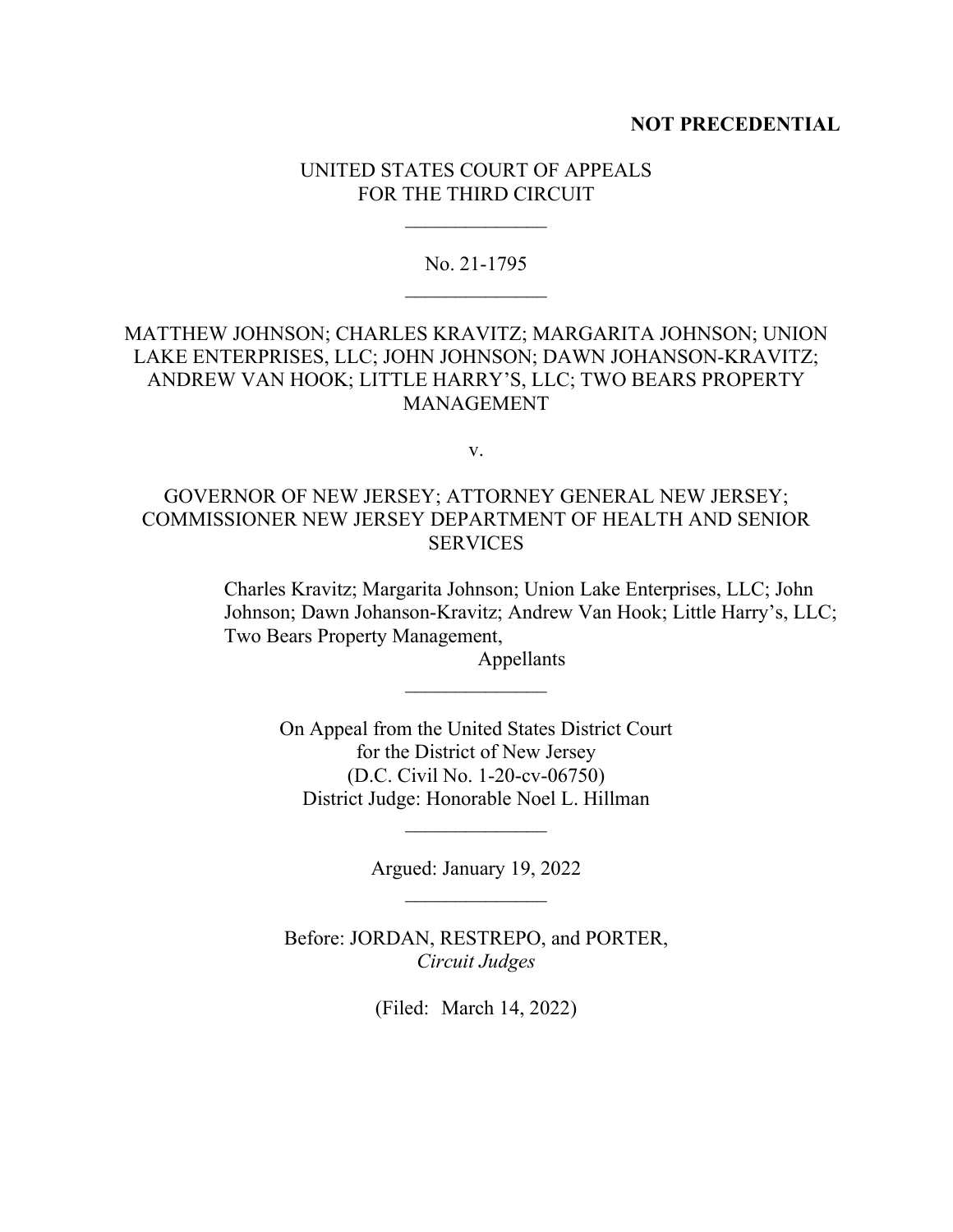Jared McClain **[ARGUED]** Institute for Justice 901 North Glebe Road Suite 900 Arlington, VA 22203

Kara M. Rollins New Civil Liberties Alliance 1225 19th Street, N.W. Suite 450 Washington, DC 20036

## *Counsel for Appellants*

Andrew J. Bruck Jeremy M. Feigenbaum Alec Schierenbeck **[ARGUED]** Stuart M. Feinblatt Timothy Sheehan Office of Attorney General of New Jersey Division of Law 25 Market Street Hughes Justice Complex Trenton, NJ 08625

## *Counsel for Appellees*

Joseph C. O'Keefe Proskauer Rose 11 Times Square 17th Floor New York, NY 10036

> *Counsel for Amici Curiae Fair Share Housing Center, Lawyers Committee for Civil Rights Under Law, Housing & Community Development Network of New Jersey, National Association for the Advancement of Colored People New Jersey State Conference, and New Jersey Latino Action Network*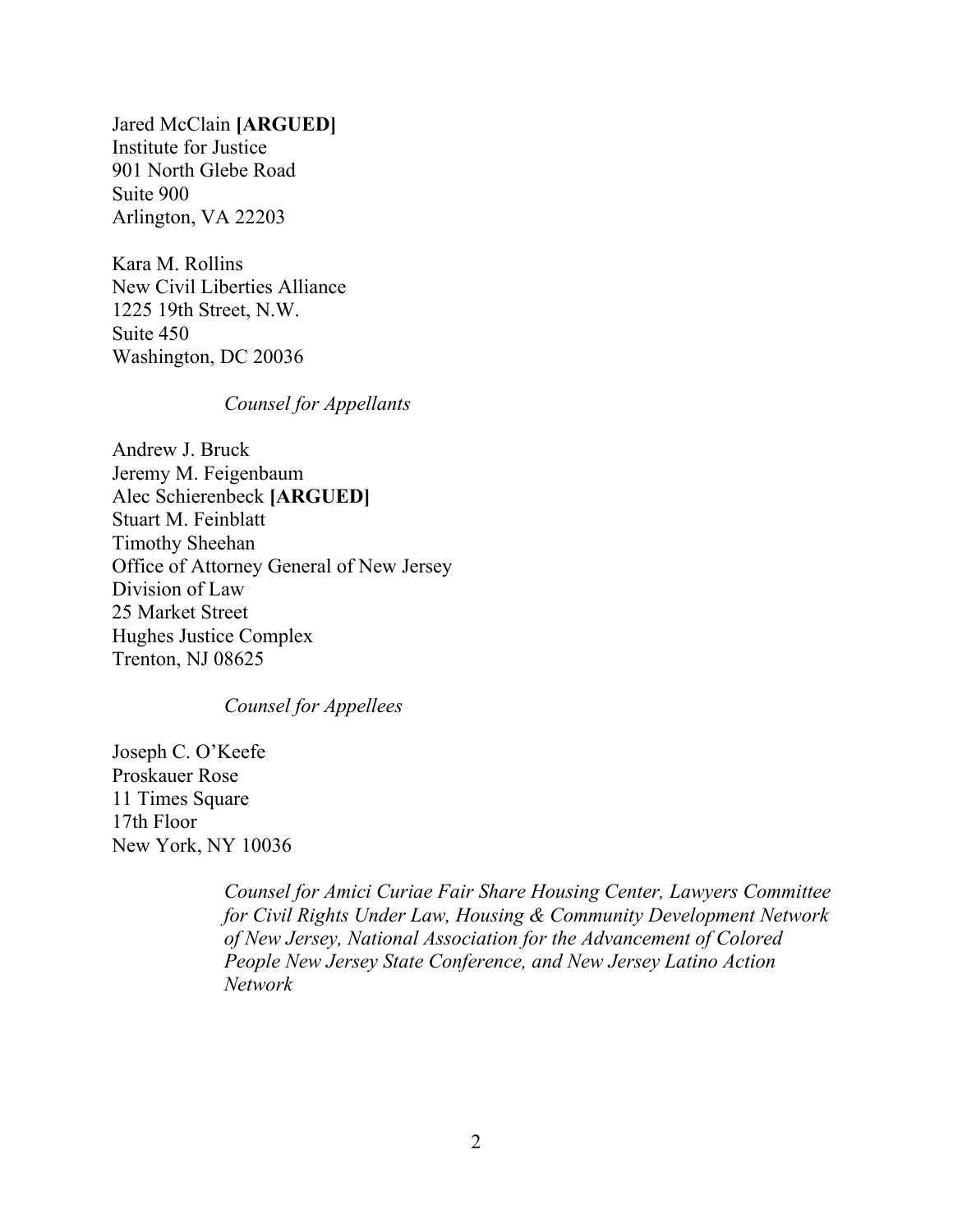# OPINION  $\mathcal{L}_\text{max}$

 $\frac{1}{2}$ 

## PORTER, *Circuit Judge*.

Appellants (collectively, "Landlords") are residential landlords. They allege that New Jersey Governor Phil Murphy ("the Governor") and other state officials violated the Contracts Clause of the United States Constitution by issuing an executive order allowing tenants to apply security deposits to past-due rents. They sought declaratory and injunctive relief. While this appeal was pending, the executive order expired by operation of law. This type of order is not reasonably likely to recur, and dismissal would have no collateral consequences, so the appeal is moot.

#### I

In response to the onset of the COVID-19 pandemic, Governor Murphy declared a public health emergency and a separate state of emergency. Exec. Order No. 103, 52 N.J. Reg. 549(a) (Apr. 6, 2020). Under this declaration, the Governor has promulgated over one hundred executive orders. *See Executive Orders of Governor Phil Murphy*, The Official Site of the State of New Jersey (last visited Mar. 09, 2022),

https://perma.cc/5PWL-QQXL.

One of those orders, Executive Order 128 ("EO 128"), suspended the usual procedures governing the use of security deposits and permitted tenants to apply their

This disposition is not an opinion of the full Court and pursuant to I.O.P. 5.7 does not constitute binding precedent.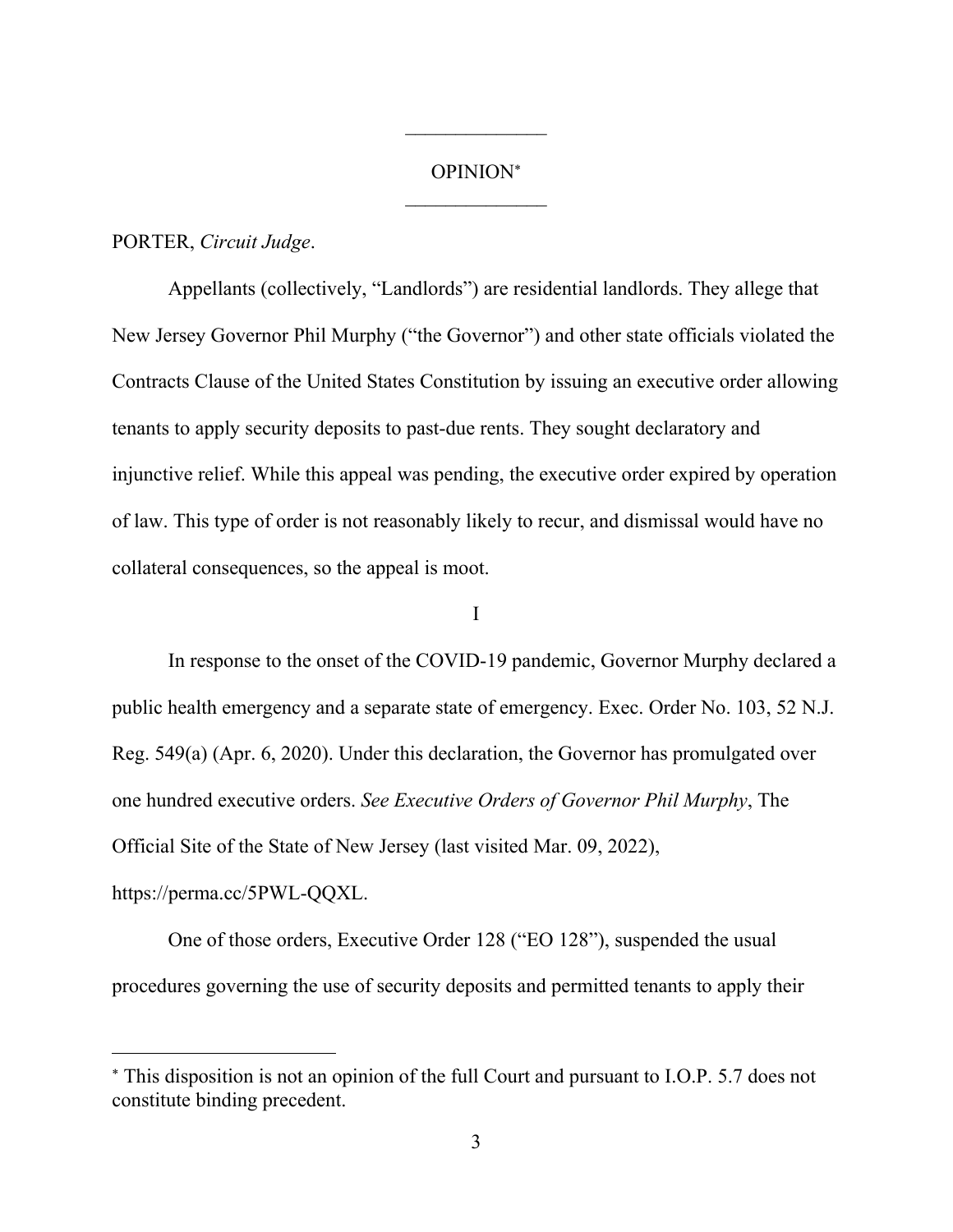security deposit funds to rental payments. Exec. Order No. 128, 52 N.J. Reg. 1043(a) (May 18, 2020). More specifically, EO 128 required Landlords, upon written request from a tenant, to apply a tenant's security deposit "towards rent payments due or to become due from the tenant during the Public Health Emergency established in Executive Order No. 103 (2020) or up to 60 days after the Public Health Emergency terminates." *Id*.

In June of 2021, while this appeal was pending, Governor Murphy ended the public health emergency. He also signed legislation providing that most of the COVIDrelated executive orders he issued, including EO 128, "shall expire" within thirty days. N.J. Stat. Ann. § 26:13-32; Exec. Order No. 244, 53 N.J. Reg. 1131(a) (July 6, 2021).

Landlords each rent residential properties by written lease agreements requiring a security deposit. Two of the lease agreements expressly prohibit the use of a security deposit for payment of rent. Tenants bound by one of the leases used their security deposit to pay outstanding rent and left the property in disrepair. The landlords of that property allege that they sued the tenants in small-claims court and reached a settlement that left the landlords with \$200 less than the cost they incurred repairing the damage to their property.

Landlords filed an amended complaint seeking declaratory and injunctive relief, alleging several violations of federal and state constitutional law. The Governor moved to dismiss the complaint entirely. The parties stipulated to a voluntary dismissal of Landlords' state-law claims. Landlords then filed their state-law claims in state court,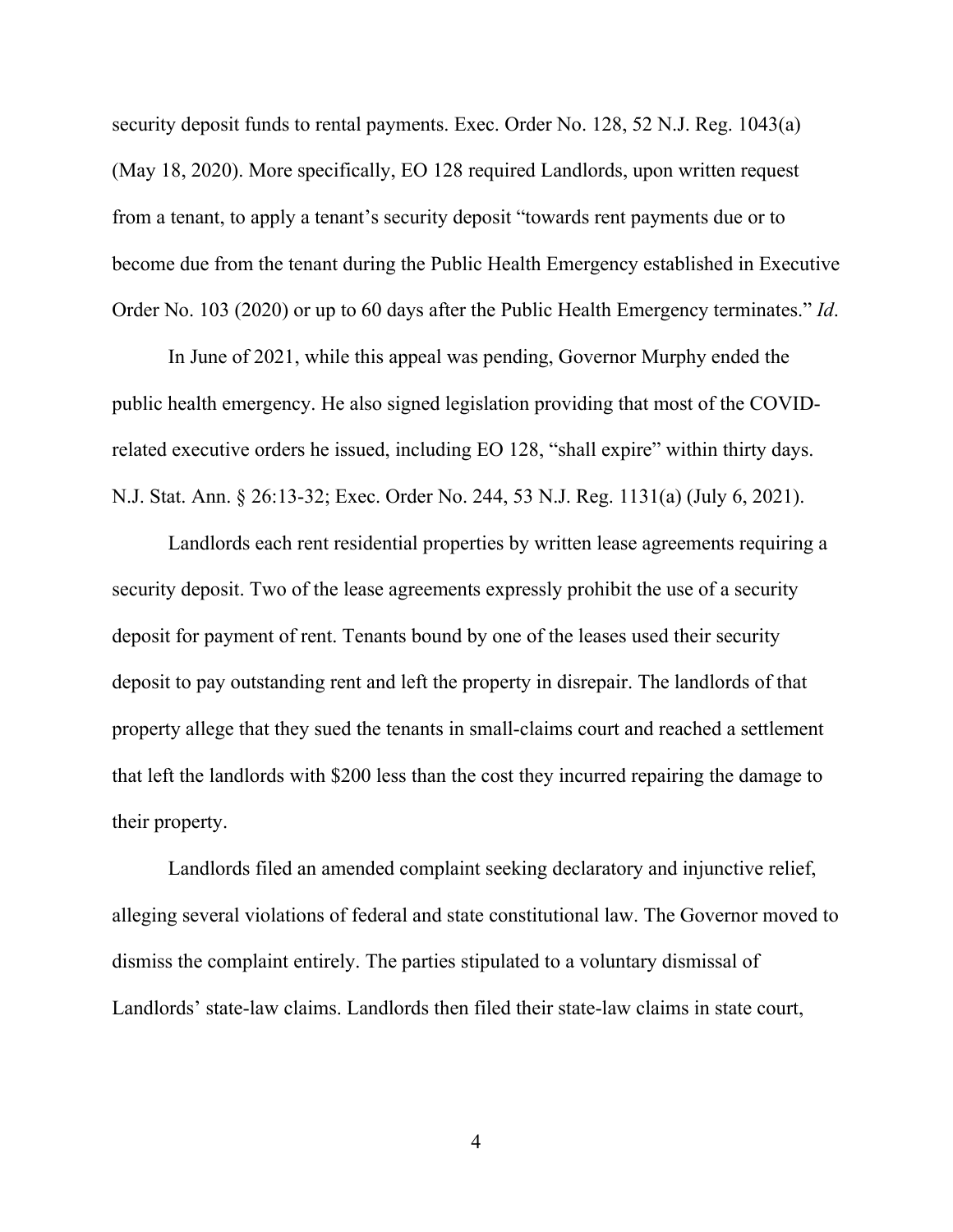where they lost. *See Kravitz v. Murphy*, 260 A.3d 880, 904 (N.J. Super. Ct. App. Div. 2021).

The District Court dismissed the remaining federal claims. Landlords timely appealed the District Court's decision. They have forfeited all their claims except the Contracts Clause claim. The Governor moved to dismiss the appeal as moot.

# $\mathrm{II}^1$

## A

Landlords argue that collateral estoppel benefits prevent this case from being moot. To prevent mootness, collateral consequences in the form of collateral estoppel must involve the same parties and be likely, not conjectural or hypothetical. *See United Steel Paper & Forestry Rubber Mfg. Allied Indus. & Serv. Workers Int'l Union AFL-CIO-CLC v. Gov't of V.I.*, 842 F.3d 201, 209–10 (3d Cir. 2016) [hereinafter *USW*] (finding collateral consequences involving preclusion between the parties to the suit in specific parallel proceedings); *see also Nat'l Iranian Oil Co. v. Mapco Int'l, Inc.*, 983 F.2d 485, 490 (3d Cir. 1992) (same); *In re Establish Inspection of The Metal Bank of Am., Inc.*, 700 F.2d 910, 913–14 (3d Cir. 1983) (same); *see also Cinicola v. Scharffenberger*, 248 F.3d 110, 119 (3d Cir. 2001) (holding case against employment

<sup>&</sup>lt;sup>1</sup> The District Court had subject-matter jurisdiction under 28 U.S.C. § 1331. Moot or not, we have appellate jurisdiction under 28 U.S.C. § 1291. *Hartnett v. Pa. State Educ. Ass'n*, 963 F.3d 301, 305 (3d Cir. 2020).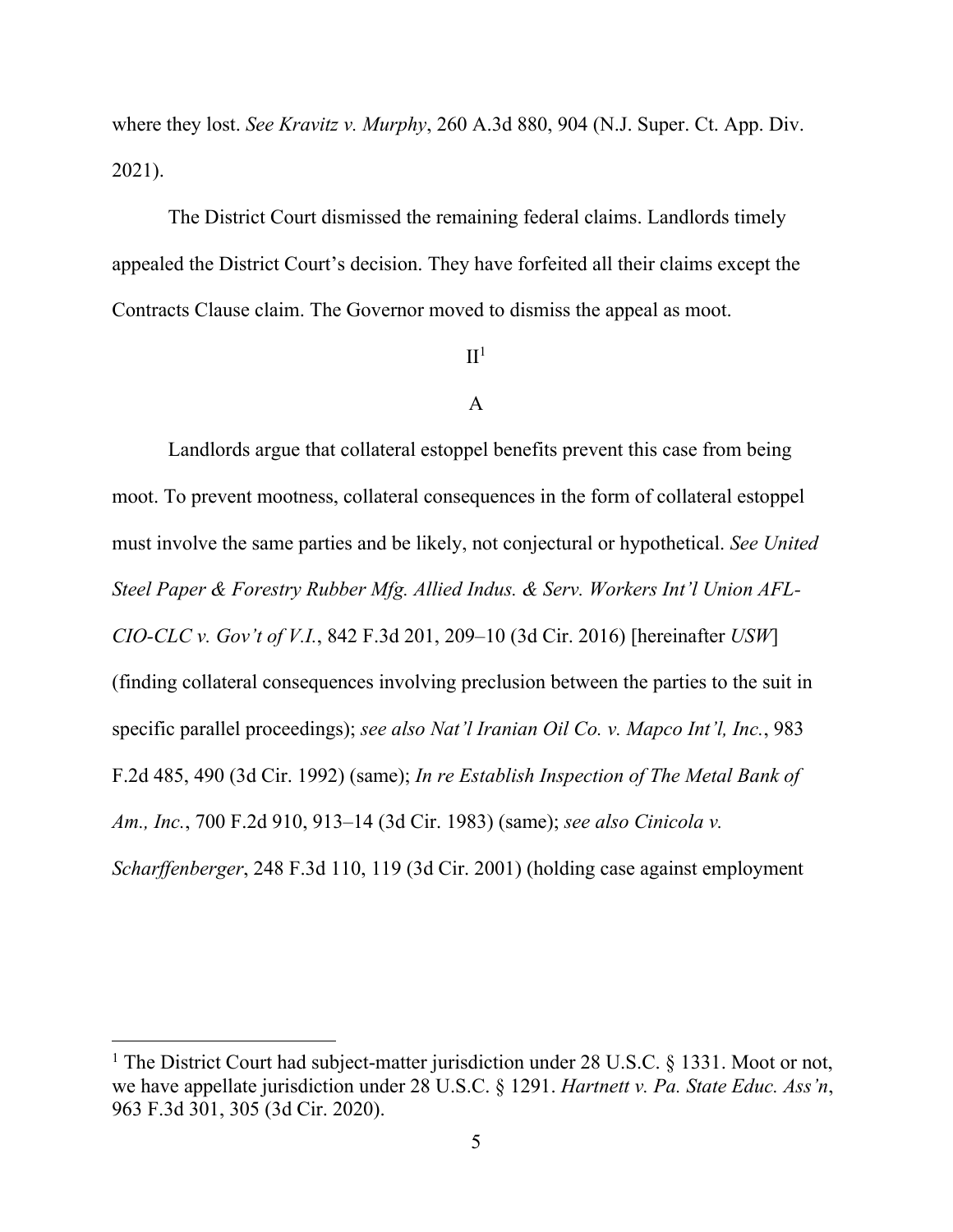contract assignee not moot because of threatened non-compete clause enforcement actions against employees and, alternatively, the availability of rejection damages).

Landlords try to invoke this doctrine by suggesting that some of them may be able to recover contracted-for penalties in future private arbitration or state court proceedings against their tenants if they obtain a declaratory judgment against the state defendants here. But declaratory judgments, like equitable remedies, operate on a "specific party," and "do not simply operate on legal rules in the abstract." *California v. Texas*, 141 S. Ct. 2104, 2115 (2021) (quotation marks omitted). None of the state defendants involved will be a party to such future proceedings, so a declaratory judgment here provides Landlords no specific relief. And as much as Landlords believe the tenants would be precluded from disputing the validity of the executive order in future litigation, that kind of non-mutual offensive issue preclusion would violate due process. *See Blonder-Tongue Lab., Inc. v. Univ. of Ill. Found.*, 402 U.S. 313, 329 (1971) ("Due process prohibits estopping [nonparties] despite one or more existing adjudications of the identical issue which stand squarely against their position."). Moreover, EO 128 did not alter Landlords' legal rights to recover damages caused by tenants to their property, as were exercised by some landlords here in a separate small-claims action, so the validity of EO 128 is irrelevant to hypothetical actual-damages claims against tenants. *See Kravitz*, 260 A.3d at 903. "Seeking to litigate this ostensible controversy now over unfiled, potential future damages claims is the very sort of speculative, 'hypothetical' factual scenario that would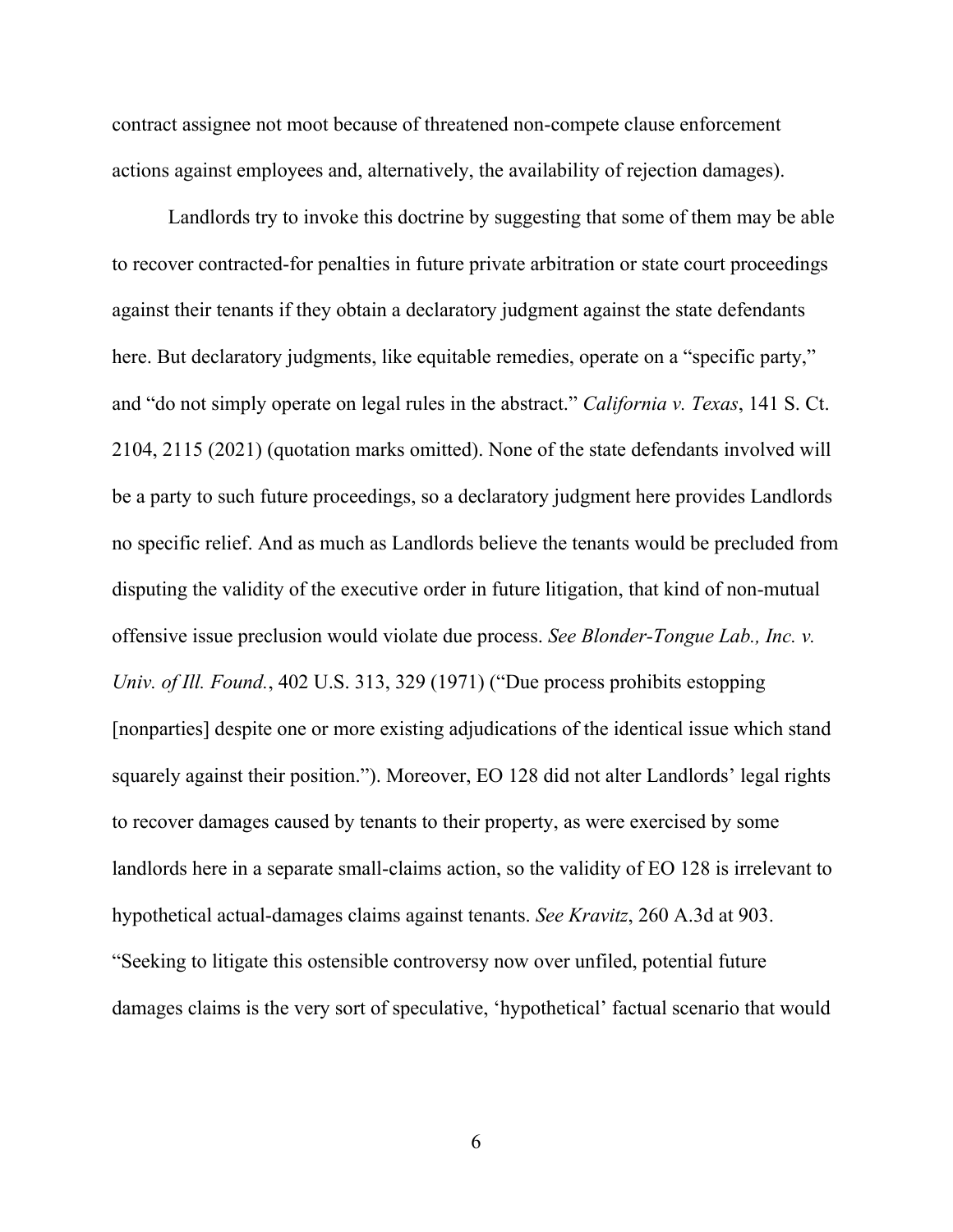render such a declaratory judgment a prohibited advisory opinion." *Schell v. OXY USA Inc.*, 814 F.3d 1107, 1115 (10th Cir. 2016) (alterations and quotation marks omitted).

B

Generally, we do not dismiss a case as moot if the defendant voluntarily ceases allegedly improper behavior but can return to it at any time. This exception guards against a defendant who "engage[s] in unlawful conduct, stop[s] when sued to have the case declared moot, then pick[s] up where he left off, repeating this cycle until he achieves all his unlawful ends." *Already, LLC v. Nike, Inc.*, 568 U.S. 85, 91 (2013). Ordinarily, the defendant "bears the formidable burden of showing that it is absolutely clear the allegedly wrongful behavior could not reasonably be expected to recur." *Friends of the Earth, Inc. v. Laidlaw Envtl. Servs. (TOC), Inc.*, 528 U.S. 167, 190 (2000). But when, as here, executive orders "expired by their own terms and not as a response to the litigation," the voluntary cessation exception does not apply. *Cnty. of Butler v. Governor of Pa.*, 8 F.4th 226, 230 (3d Cir. 2021) (citing *Trump v. Hawaii*, 138 S. Ct. 377 (2017) (Mem.)).

EO 128 expired by its own predetermined terms and not as a response to the litigation. While it is true that the Governor of New Jersey still has the "power to issue new executive orders involving COVID-19-related restrictions," what matters here is that EO 128 expired. *Lighthouse Fellowship Church v. Northam*, 20 F.4th 157, 163–64 (4th Cir. 2021). After all, plaintiffs only have standing in the first place to challenge an officer's allegedly unlawful conduct, not his abstract power. *See California*, 141 S. Ct. at 2116–17. Here, EO 128 ended when the public health emergency did. And EO 128 was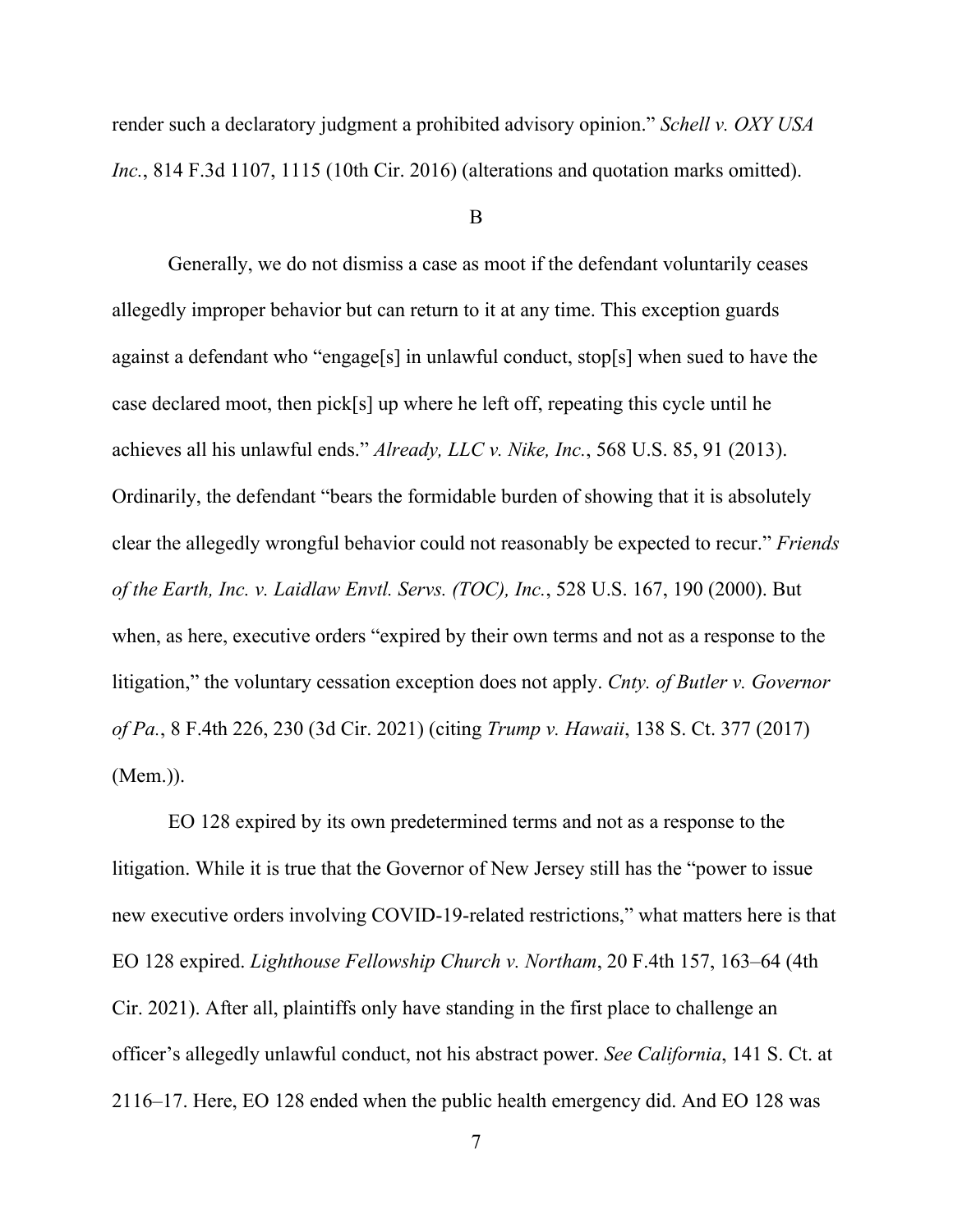also independently repealed together with over one hundred other executive orders through a sweeping act of the New Jersey legislature signed by the Governor. N.J. Stat. Ann. § 26:13-32. There is no evidence that the Governor strategically ended the order in response to litigation or to evade judicial review. So the exception to mootness for voluntary cessation does not apply.

#### $\mathcal{C}$

When a claimed injury occurs and ends quickly before the litigation process is completed, we can continue to exercise jurisdiction under the "capable of repetition yet evading review" doctrine. That is a "narrow exception that 'applies only in exceptional situations' where '(1) the challenged action is in its duration too short to be fully litigated prior to cessation or expiration, and (2) there is a reasonable expectation that the same complaining party will be subject to the same action again.'" *Hamilton v. Bromley*, 862 F.3d 329, 335 (3d Cir. 2017) (quoting *Spencer v. Kemna*, 523 U.S. 1, 17 (1998)). "A plaintiff bears the burden to show that the 'capable of repetition yet evading review' exception applies . . . ." *Butler*, 8 F.4th at 231.

Landlords did not carry their burden to show the Governor of New Jersey is likely to reenact a substantially similar executive order. For the alleged harm to recur, the Governor would have to promulgate another order mandating landlords credit tenants' security deposits toward their rent payments. As in *Butler*, Landlords merely argued that the Governor "still claims the power to issue orders of the sort before us*.*" *Id*. That is not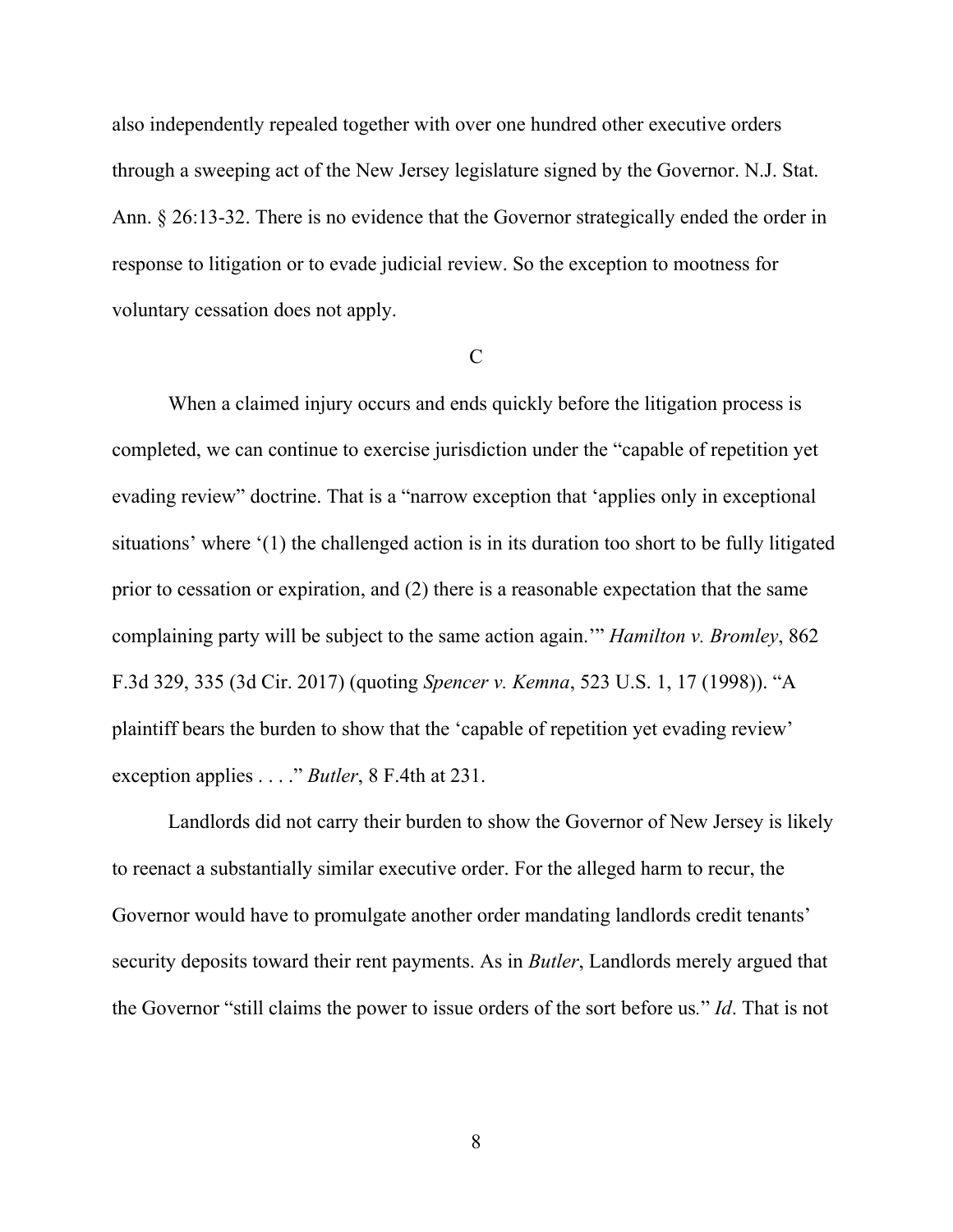enough. *See USW*, 842 F.3d at 209 ("[T]he mere power to reenact a challenged law is not enough.").

And even though the Governor retains the ability to reinstate the order, Landlords have not shown a demonstrated probability that he will enact another order to address "the economic fallout of COVID-19 and to reduce a wave of evictions that might exacerbate the spread of the virus." Appellees' Mot. to Dismiss Appeal as Moot at 6. So this case does not survive mootness as capable of repetition yet evading review.

#### III

Collateral estoppel creates legal consequences from which a party may continue to suffer harm after an appeal has been mooted by events. Therefore, in civil cases, "[t]he established practice . . . is to reverse or vacate the judgment below and remand with a direction to dismiss." *United States v. Munsingwear, Inc.*, 340 U.S. 36, 39 (1950). We consider "whether the action became moot due to the appealing party's own conduct or circumstances beyond the party's control." *Butler*, 8 F.4th at 232 (citing cases). And "in circumstances where claims challenging legislation become moot due to the legislative body's subsequent amendment, vacatur is appropriate if there is no evidence that the change was made with an intent to manipulate the judicial system." *Id*. (citing *Khodara Envtl., Inc. ex rel. Eagle Envtl. L.P. v. Beckman*, 237 F.3d 186, 195 (3d Cir. 2001)).

Landlords did not moot the claims by their own actions, and neither did the Governor for the purpose of gamesmanship. The claims became moot because EO 128